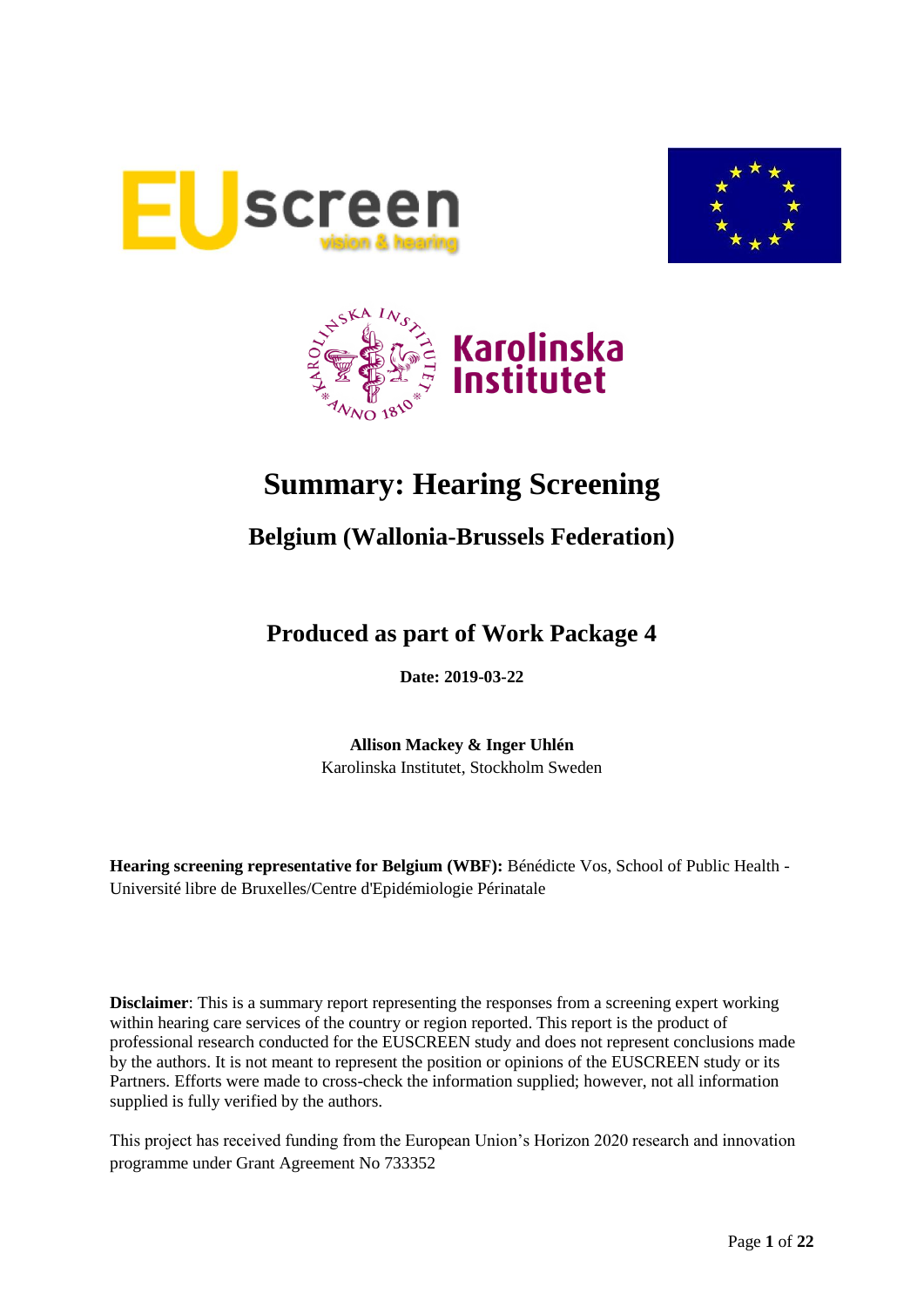

## **Table of Contents**

| 1. |      |  |
|----|------|--|
| 2. |      |  |
| 3. |      |  |
|    | 3.1. |  |
|    | 3.2. |  |
|    | 3.3. |  |
| 4. |      |  |
| 5. |      |  |
|    | 5.1. |  |
|    | 5.2. |  |
|    | 5.3. |  |
|    | 5.4. |  |
| 6. |      |  |
|    | 6.1. |  |
|    | 6.2. |  |
|    | 6.3. |  |
| 7. |      |  |
|    | 7.1. |  |
|    | 7.2. |  |
|    | 7.3. |  |
| 8. |      |  |
|    | 8.1. |  |
|    | 8.2. |  |
|    | 8.3. |  |
|    | 8.4. |  |
|    | 8.5. |  |
|    | 8.6. |  |
| 9. |      |  |
|    | 9.1. |  |
|    | 9.2. |  |
|    | 9.3. |  |
|    | 9.4. |  |
|    | 9.5. |  |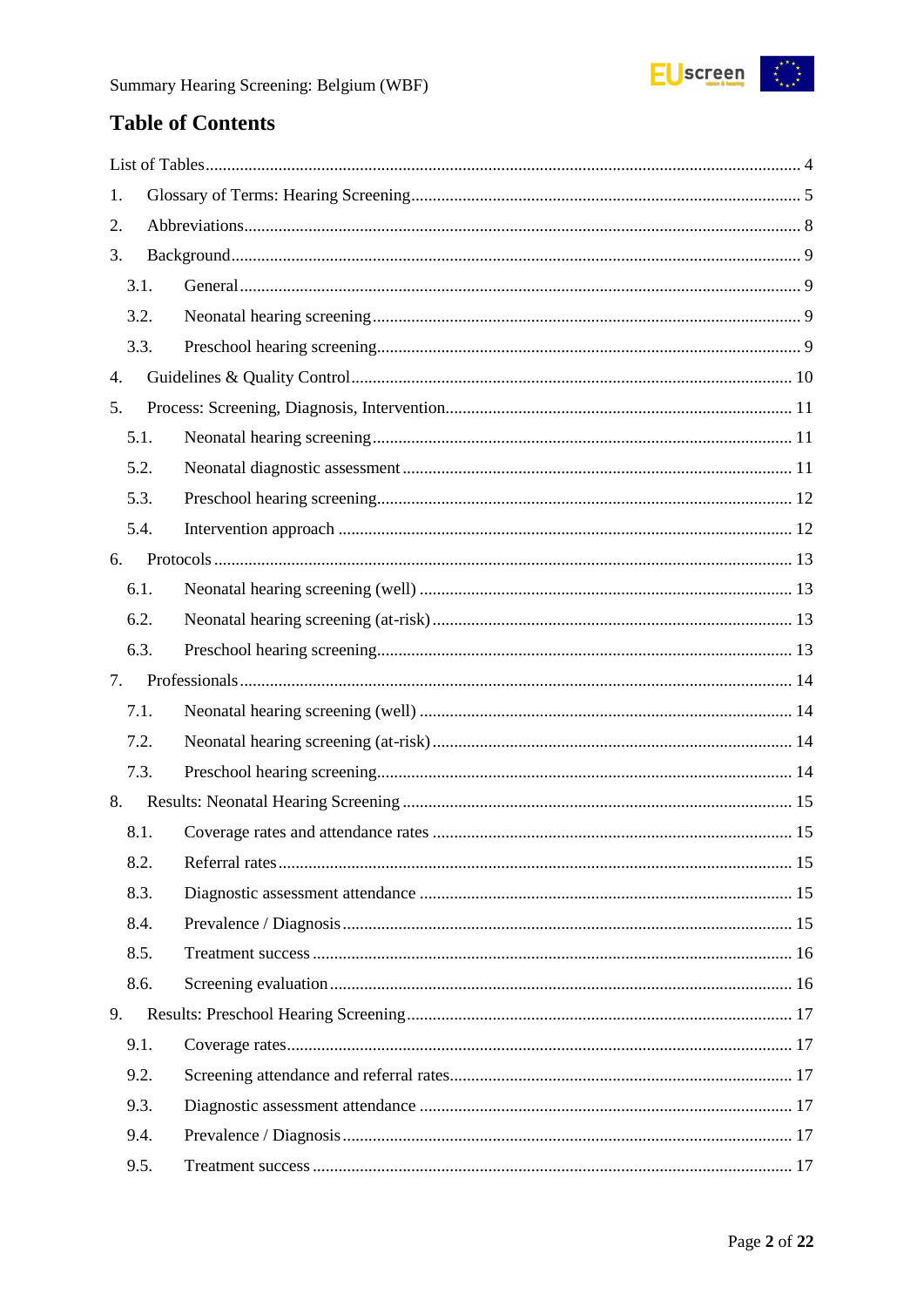

| 9.6.  |  |
|-------|--|
| 10.   |  |
| 10.1. |  |
| 10.2. |  |
| 10.3. |  |
| 10.4. |  |
| 10.5. |  |
| 10.6. |  |
| 11.   |  |
| 11.1. |  |
| 11.2. |  |
| 11.3. |  |
| 12.   |  |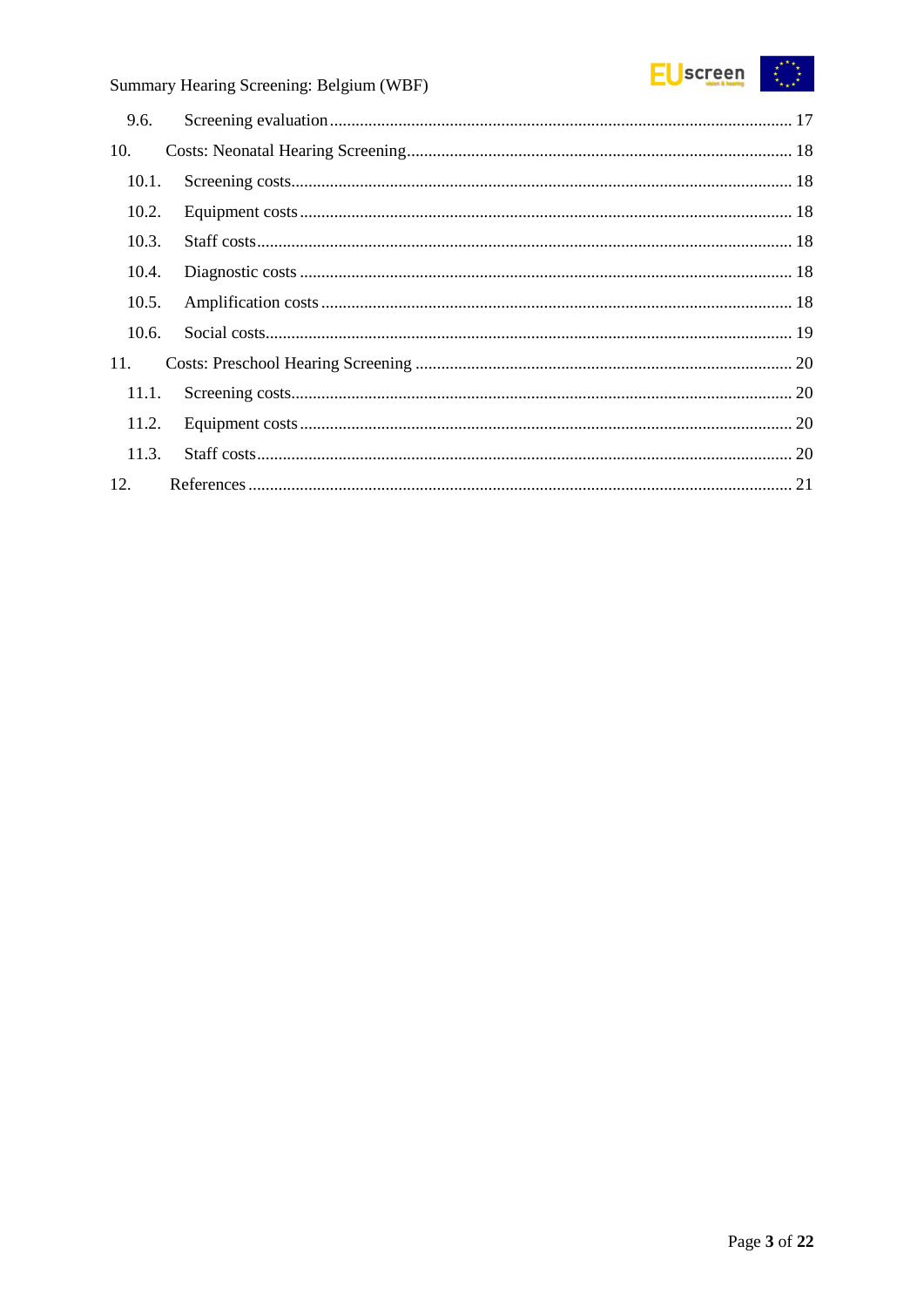## <span id="page-3-0"></span>**List of Tables**

| <b>Table 2:</b> Referral rates for each step of the neonatal hearing screening protocol (well babies) in |  |
|----------------------------------------------------------------------------------------------------------|--|
|                                                                                                          |  |
|                                                                                                          |  |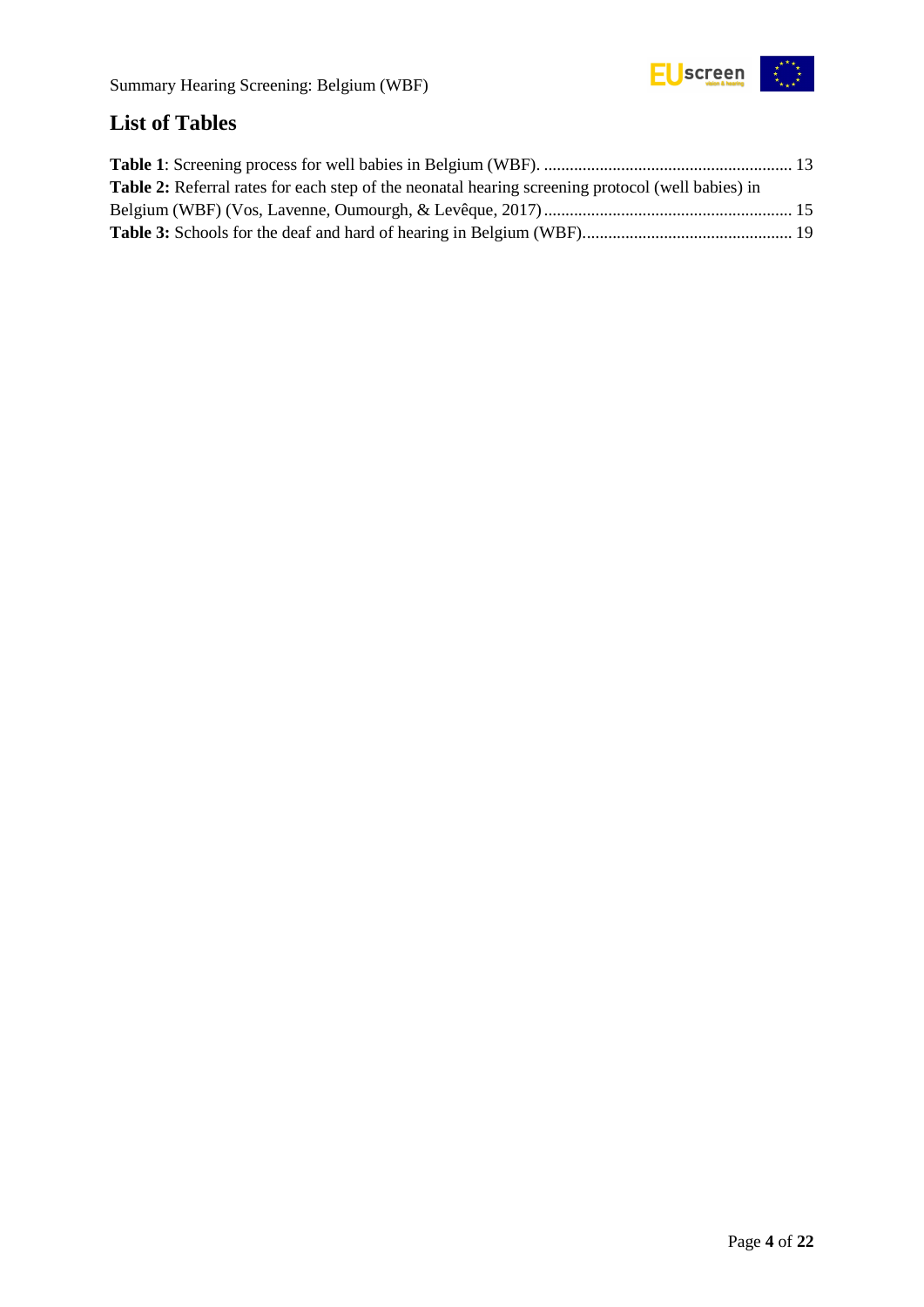

## <span id="page-4-0"></span>**1. Glossary of Terms: Hearing Screening**

| <b>Abnormal test result</b>                     | A test result where a normal "pass" response could not be detected under<br>good conditions. The result on screening equipment may indicate "no<br>response," "fail," or "refer."                                                                                                                                                                                                                                                                                                                                                                                                                                                                                                                                                                                |  |  |
|-------------------------------------------------|------------------------------------------------------------------------------------------------------------------------------------------------------------------------------------------------------------------------------------------------------------------------------------------------------------------------------------------------------------------------------------------------------------------------------------------------------------------------------------------------------------------------------------------------------------------------------------------------------------------------------------------------------------------------------------------------------------------------------------------------------------------|--|--|
| <b>Attendance rate</b>                          | The proportion of all those invited for screening that are tested and receive<br>a result,<br>Invited for screening includes all those that are offered the<br>screening test.<br>Tested and receive a result could be a "pass" or "fail".<br>Attendance rate provides information on the willingness of families to<br>participate in screening.                                                                                                                                                                                                                                                                                                                                                                                                                |  |  |
| <b>Attendance rate in</b><br>first year of life | See definition of Attendance rate.<br>The calculation cut-off is after one year of life.                                                                                                                                                                                                                                                                                                                                                                                                                                                                                                                                                                                                                                                                         |  |  |
| <b>Compliance with</b>                          | The percentage of those who are referred from screening to a diagnostic<br>assessment that actually attend the first diagnostic assessment.                                                                                                                                                                                                                                                                                                                                                                                                                                                                                                                                                                                                                      |  |  |
| referral (percentage)                           | Percentage of compliance provides information on the willingness of<br>families to attend the diagnostic assessment after referral from screening.                                                                                                                                                                                                                                                                                                                                                                                                                                                                                                                                                                                                               |  |  |
| <b>Coverage</b>                                 | The proportion of those eligible for screening that are tested and receive a<br>result within a specific time.<br>Eligible for screening includes those within the population that are<br>covered under the screening or health care program.<br>Tested and receive a result could be a "pass" or "refer to<br>diagnostic assessment".<br>Specific time can be defined, such as 1 month after birth, 3 months<br>after birth, etc.<br>Coverage provides information on the overall effectiveness and timeliness<br>of a complete screening programme.<br>Factors such as being offered screening, willingness to participate, missed<br>screening, ability to complete the screen, and ability to document the<br>screening results will influence the coverage. |  |  |
| <b>Coverage in first</b><br>year of life        | See definition of Coverage.<br>The specific time is pre-defined as within the first year of life.<br>In other words, the coverage is the proportion of those eligible for<br>screening that complete the screening sequence to a final result within the<br>first year of life.                                                                                                                                                                                                                                                                                                                                                                                                                                                                                  |  |  |
| <b>False negatives</b>                          | The percentage of infants/children with a hearing loss (defined by the<br>target condition) that receive a result of "pass" during screening.                                                                                                                                                                                                                                                                                                                                                                                                                                                                                                                                                                                                                    |  |  |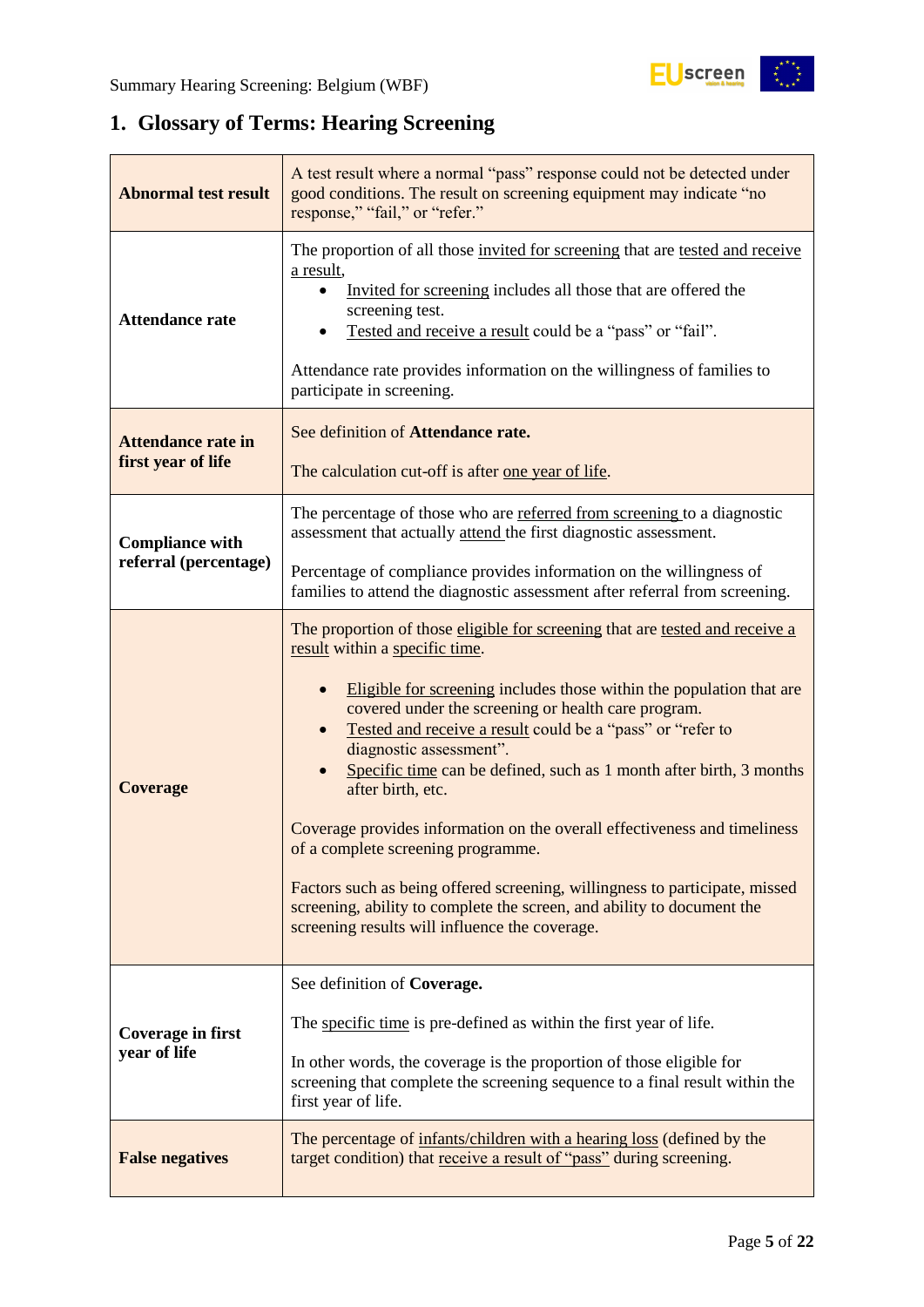

|                                             | Example: If 100 infants with hearing loss are screened, and 1 infant passes<br>the screening, the percentage of false negatives is 1%.                                                                 |  |  |
|---------------------------------------------|--------------------------------------------------------------------------------------------------------------------------------------------------------------------------------------------------------|--|--|
|                                             | The percentage of infants/children with normal hearing that receive a<br>result of "fail" from the final screening test.                                                                               |  |  |
| <b>False positives</b>                      | Example: If 100 infants with normal hearing are screened, and 3 infants<br>fail the screening and are referred for diagnostic assessment, the<br>percentage of false positives is 3%.                  |  |  |
| <b>Guidelines</b>                           | Recommendations or instructions provided by an authoritative body on the<br>practice of screening in the country or region.                                                                            |  |  |
| <b>Hearing screening</b><br>professional    | A person qualified to perform hearing screening, according to the practice<br>in your country or region.                                                                                               |  |  |
| <b>Inconclusive test</b><br>result          | A test result where a normal "pass" response could not be detected due to<br>poor test conditions.                                                                                                     |  |  |
| <b>Invited for screening</b>                | Offered screening.                                                                                                                                                                                     |  |  |
| <b>Outcome of hearing</b><br>screening      | An indication of the effectiveness or performance of screening, such as a<br>measurement of coverage rate, referral rate, number of infants detected,<br>etc.                                          |  |  |
| <b>Permanent hearing</b>                    | A hearing impairment that is <i>not</i> due to a temporary or transient condition<br>such as middle ear fluid.                                                                                         |  |  |
| loss                                        | Permanent hearing loss can be either sensorineural or permanent<br>conductive.                                                                                                                         |  |  |
| <b>Positive predictive</b>                  | The percentage of infants/children referred from screening who have a<br>confirmed hearing loss, as described by your protocol or guideline and<br>indicated in the Target Condition (see definition). |  |  |
| value                                       | For example, if 100 babies are referred from screening for diagnostic<br>assessment and 90 have normal hearing while 10 have a confirmed hearing<br>loss, the positive predictive value would be 10%.  |  |  |
| <b>Preschool or</b><br>(pre)school children | All children between 3-6 years of age.                                                                                                                                                                 |  |  |
| <b>Preschool or</b>                         | Screening that takes place during the time children are between 3-6 years<br>of age.                                                                                                                   |  |  |
| (pre)school screening                       | This refers to <i>any</i> hearing screening during this age. The location of the<br>screening is irrelevant to the definition.                                                                         |  |  |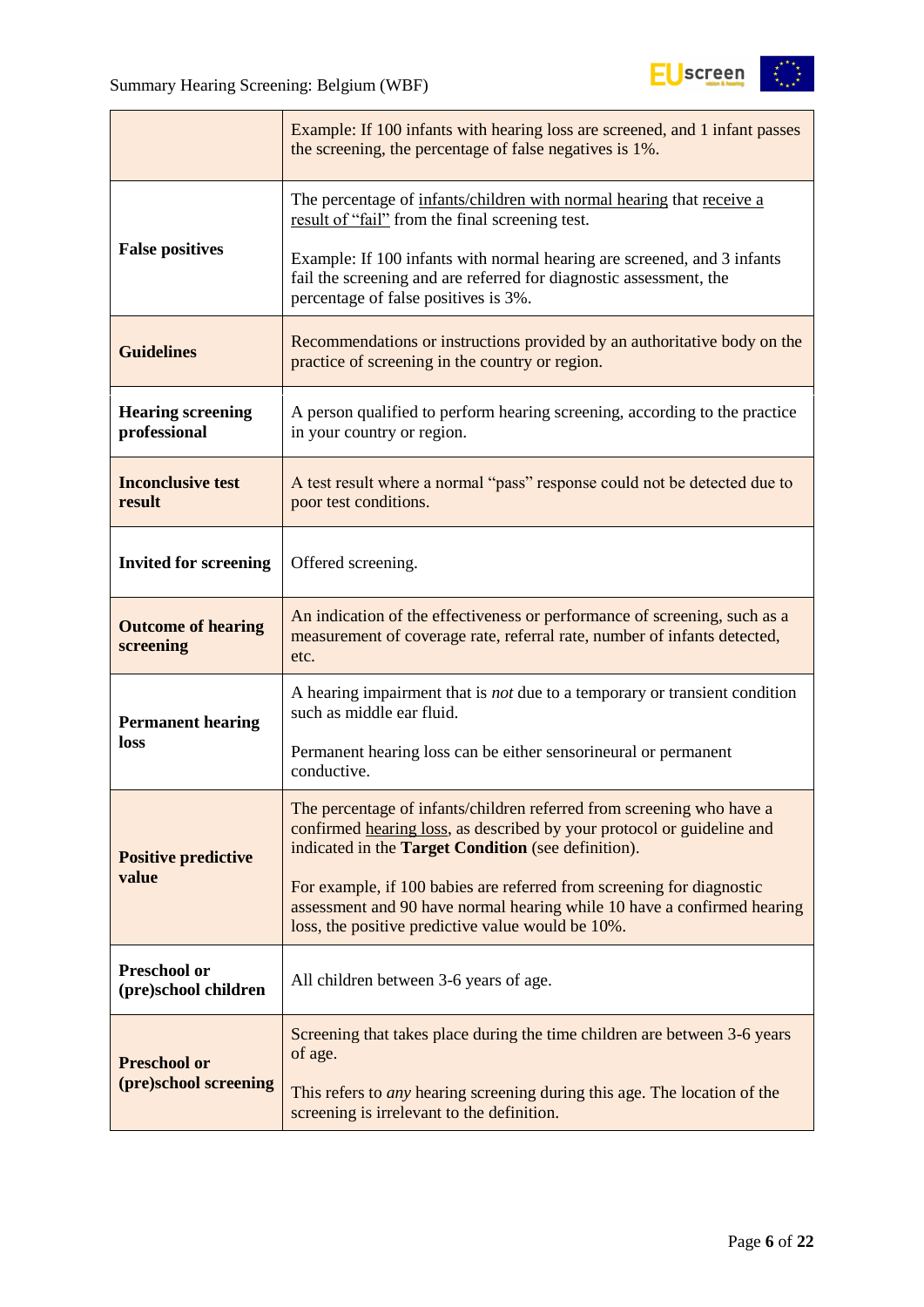

| <b>Prevalence</b>                      | The number or percentage of individuals with a specific disease or<br>condition. Prevalence can either be expressed as a percentage, proportion,<br>or as the value per 1000 individuals within the same demographic.                                                                                                                                                                                                  |  |
|----------------------------------------|------------------------------------------------------------------------------------------------------------------------------------------------------------------------------------------------------------------------------------------------------------------------------------------------------------------------------------------------------------------------------------------------------------------------|--|
| <b>Programme</b>                       | An organized system for screening, which could be based nationally,<br>regionally or locally.                                                                                                                                                                                                                                                                                                                          |  |
| <b>Protocol</b>                        | Documented procedure or sequence for screening, which could include<br>which tests are performed, when tests are performed, procedures for<br>passing and referring, and so forth.                                                                                                                                                                                                                                     |  |
| <b>Quality assurance</b>               | A method for checking and ensuring that screening is functioning<br>adequately and meeting set goals and benchmarks.                                                                                                                                                                                                                                                                                                   |  |
| Referral criteria                      | A pre-determined cut-off boundary for when an infant/child should be re-<br>tested or seen for a diagnostic assessment.                                                                                                                                                                                                                                                                                                |  |
|                                        | For example, referral criteria may be "no response" at 35 dB nHL.                                                                                                                                                                                                                                                                                                                                                      |  |
|                                        | All infants that are considered to be at-risk or have risk-factors for hearing<br>loss according to the screening programme.                                                                                                                                                                                                                                                                                           |  |
| <b>Risk babies / Babies</b><br>at-risk | Two common risk factors are admission to the neonatal-intensive care unit<br>(NICU) or born prematurely. However, other risk factors for hearing loss<br>may also be indicated in the screening programme.                                                                                                                                                                                                             |  |
|                                        | The percentage of infants/children with hearing loss that are identified via<br>the screening program.                                                                                                                                                                                                                                                                                                                 |  |
| <b>Sensitivity</b>                     | For example, if 100 babies with hearing loss are tested, and 98 of these<br>babies are referred for diagnostic assessment while 2 pass the screening,<br>the sensitivity is 98%.                                                                                                                                                                                                                                       |  |
|                                        | The percentage of infants/children with normal hearing that pass the<br>screening.                                                                                                                                                                                                                                                                                                                                     |  |
| <b>Specificity</b>                     | For example, if 100 babies with normal hearing are tested, and 10 of these<br>babies are referred for diagnostic assessment and 90 pass the screening, the<br>specificity is 90%.                                                                                                                                                                                                                                      |  |
| <b>Target condition</b>                | The hearing loss condition you are aiming to detect via your screening<br>programme. This includes:<br>The laterality of the condition, whether the program aims to detect<br>both unilateral and bilateral hearing loss or just bilateral hearing<br>loss.<br>The severity of the condition, whether the program aims to detect<br>٠<br>hearing $loss \ge 30$ dB HL, $\ge 35$ dB HL, $\ge 40$ dB HL or $\ge 45$ dB HL |  |
| <b>Well, healthy babies</b>            | Infants who are <i>not</i> admitted into the NICU or born prematurely.<br>Well, healthy babies may or may not have additional risk factors for<br>hearing loss, according to the procedures indicated in the specific<br>screening programme.                                                                                                                                                                          |  |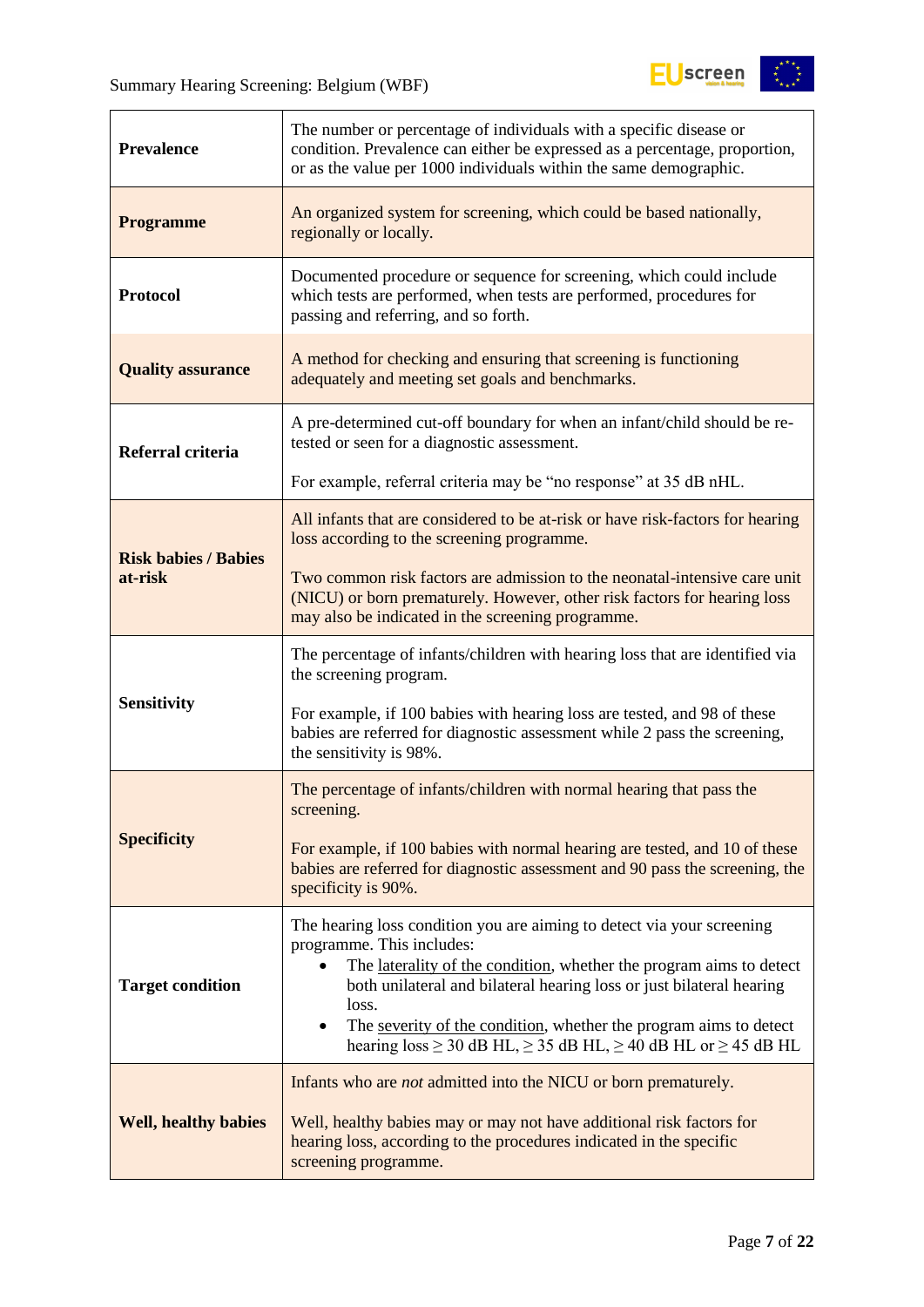

## <span id="page-7-0"></span>**2. Abbreviations**

- ABR auditory brainstem response
- aABR automatic auditory brainstem response
- ANSD auditory neuropathy spectrum disorder
- ASSR auditory steady-state response
- CI cochlear implant
- CMV cytomegalovirus
- dB HL decibel hearing level
- dB nHL decibel normalized hearing level
- dB SNR decibel signal-to-noise ratio
- DPOAE distortion product otoacoustic emissions
- HA hearing aid
- NICU neonatal intensive care unit
- OAE otoacoustic emissions
- TEOAE transient-evoked otoacoustic emissions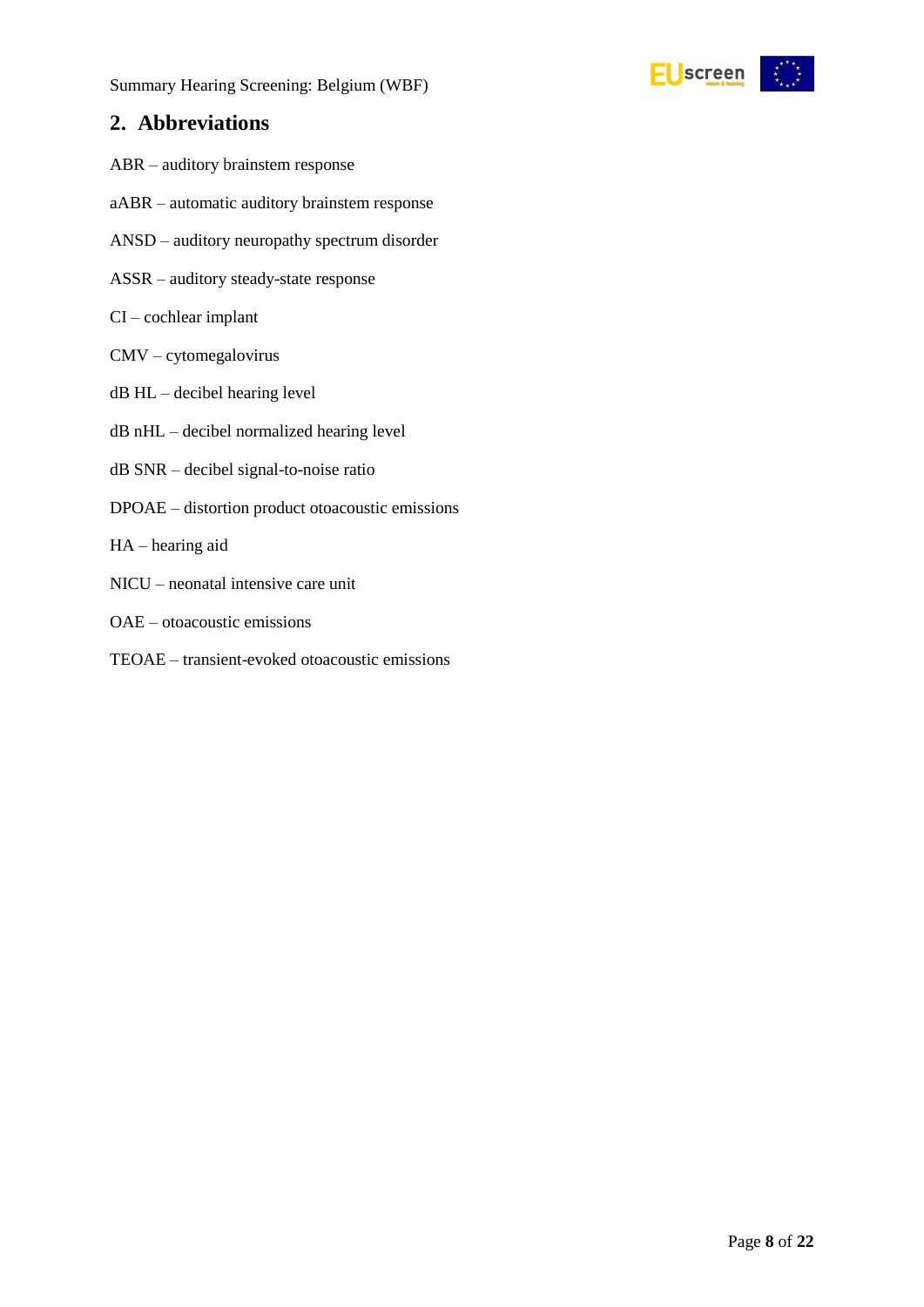

## <span id="page-8-0"></span>**3. Background**

In Belgium, hearing screening is organized regionally, with regions Wallonia-Brussels Federation, Flanders, and the German-speaking community each organizing and running a separate program.

This report contains information corresponding to hearing screening the Wallonia-Brussels Federation (WBF) region of Belgium.

#### <span id="page-8-1"></span>**3.1. General**

The WBF region of Belgium has a total area of around 17 000 km<sup>2</sup> (Fédération Wallonie-Bruxelles, 2016) with a population of 4 571 072 in 2015 (Fédération Wallonie-Bruxelles, 2016). In Belgium, it is regulation that each birth be registered in a national database. The number of births in WBF was 57 500 infants in 2015 (Fédération Wallonie-Bruxelles, 2016).

The World Bank income classification categorizes Belgium as a high-income country (World Health Organization, 2015). The gross domestic product (GDP) was  $\epsilon$ 395 262 million in Belgium as a country and estimated to be  $E156 091$  million for WBF in 2013. With a population of 4 526 142 in 2013 (Fédération Wallonie-Bruxelles, 2016), this equates to an estimated €34 486 per capita for the region.

From the World Health Organization (WHO) Global Health Expenditure Database, health expenditure in Belgium in 2015 was 4228 USD or €3618 per capita (World Health Organization, 2018).

Data from the WHO indicates a child mortality rate (under age 5) in Belgium of 4 per 1000 in 2013 (World Health Organization, 2015), and data from the Euro-Peristat Perinatal Health Report indicates infant mortality rates (at or after 22 weeks to one-year of age) in 2010 as 4.8 and 3.1 per 1000 births in Brussels and Wallonia, respectively (Alexander, et al., 2010). Data acquired from the 2016 United Nations Demographic Yearbook indicates an infant mortality rate of 3.3 per 1000 for the country of Belgium in 2015 (United Nations Statistics Division, 2016).

#### <span id="page-8-2"></span>**3.2. Neonatal hearing screening**

In WBF, neonatal hearing screening is conducted universally, with all well babies within the region having access to hearing screening, though screening is not obligatory for parents. The universal program was implemented and officially launched in November 2006 as part of the Preventive Child Health Care screening system, and it is funded through the province/region as well as by the parents. The same protocol is used throughout the region for well babies.

Infants with risk factors for hearing impairment are referred directly to a diagnostic evaluation.

#### <span id="page-8-3"></span>**3.3. Preschool hearing screening**

There is no preschool hearing screening in the WBF.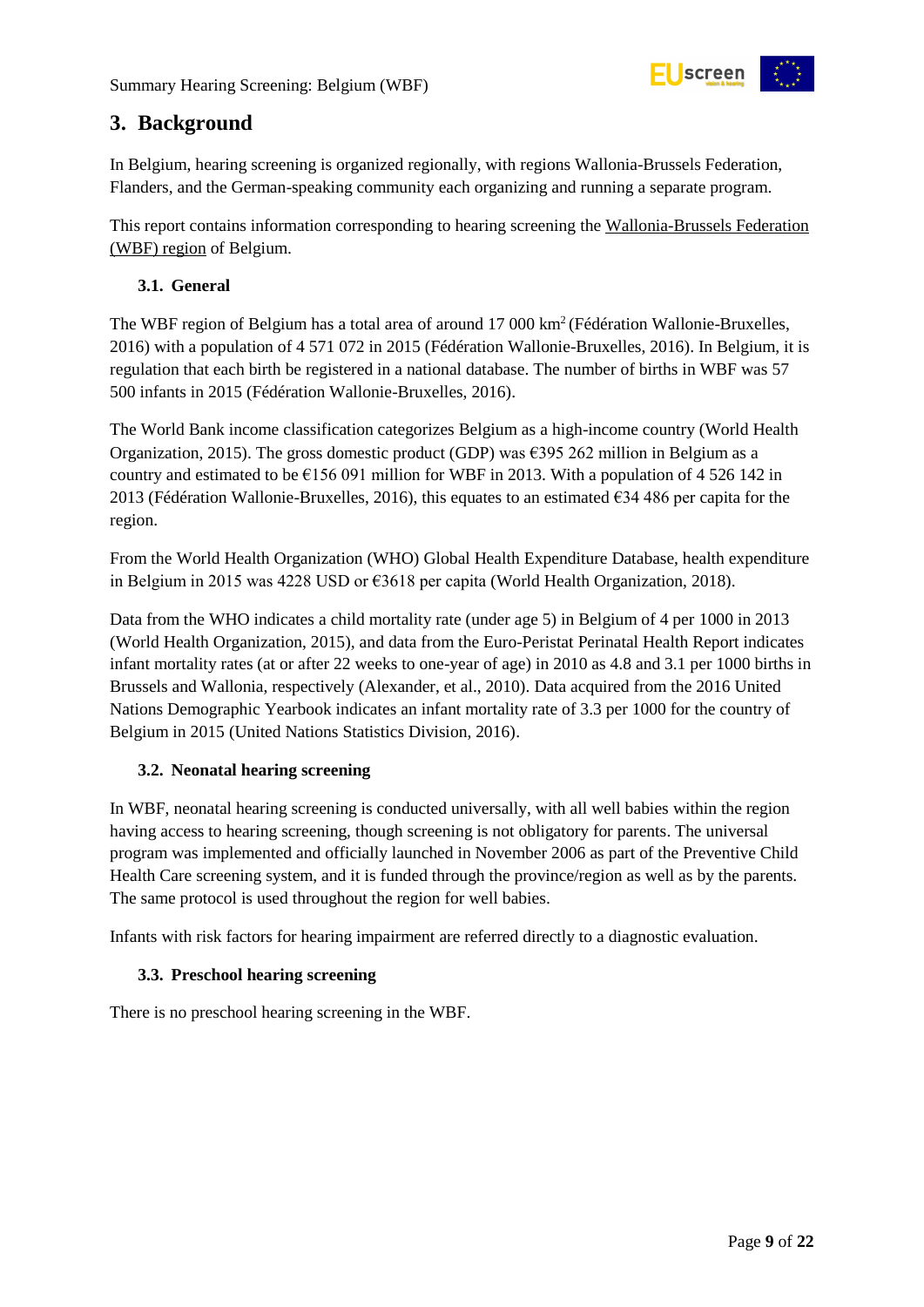

## <span id="page-9-0"></span>**4. Guidelines & Quality Control**

A regional guideline and protocol exist for neonatal hearing screening in the Wallonia-Brussels Federation of Belgium (Communauté française de Belgique, 2015).

The content of the neonatal hearing screening guidelines was developed by a group of experts. ENT physicians, pediatricians, public health individuals in coordination with the coordinating agency of the neonatal hearing screening program decided on the content.

Since its initiation in 2007, the guidelines on hearing screening have not been revised. The document has only had administrative updates since its publication. If required in the future, a group of experts would be responsible for decisions on revisions.

The role of quality monitoring is assumed by the neonatal hearing screening coordinating agency. Data are collected on the screening process, such as date of test and results of screening. Currently, depending on the hospital, data is either sent electronically (50% of hospitals) or by paper (50%). In the future, all screening data will be transferred electronically.

Annual reports of neonatal hearing screening results in WBF are available online [\(www.depistagenenatal.be\)](http://www.depistagenenatal.be/). Furthermore, the effectiveness of neonatal hearing screening WBF was investigated as part of a PhD thesis (Vos, 2016).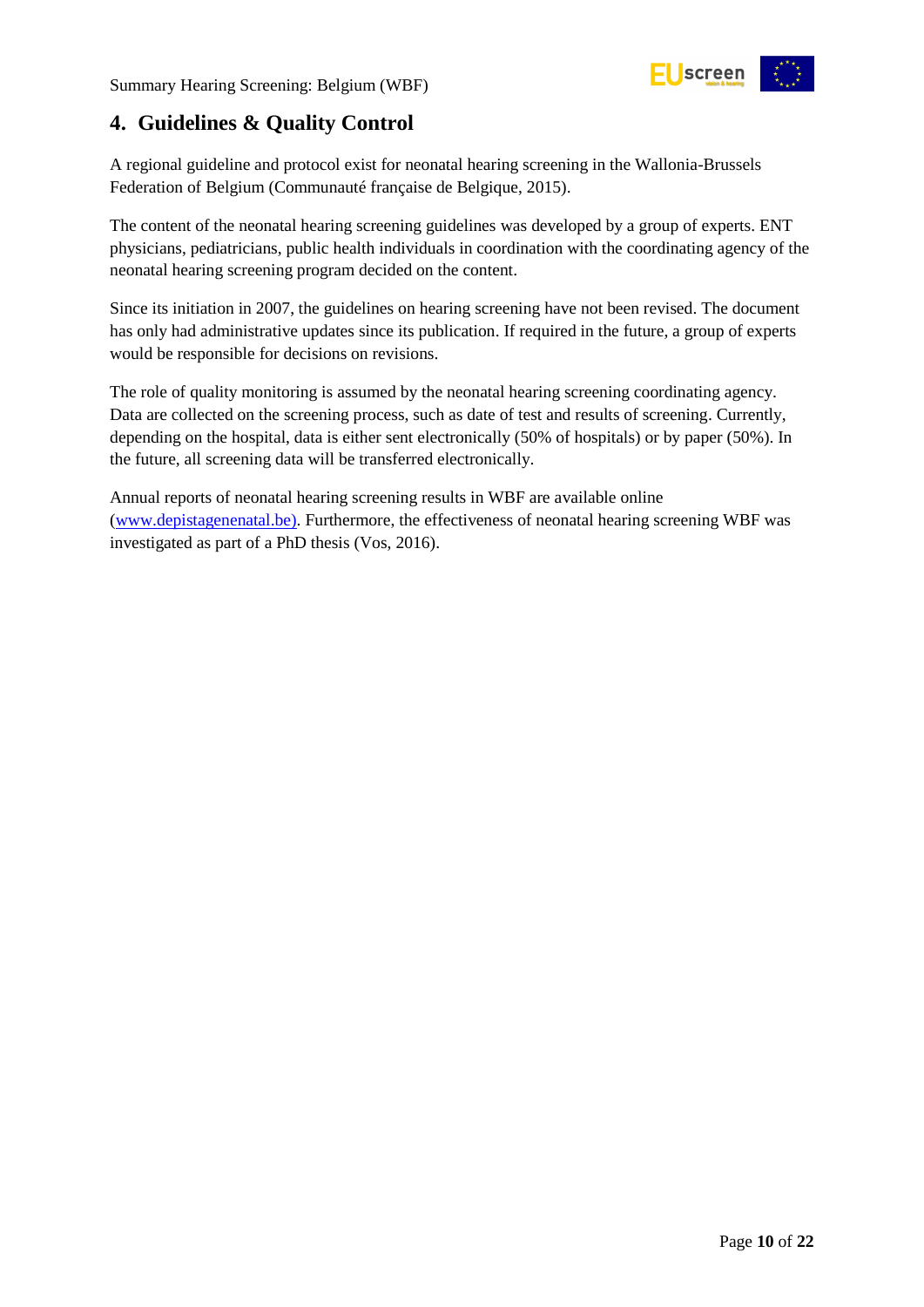

## <span id="page-10-0"></span>**5. Process: Screening, Diagnosis, Intervention**

#### <span id="page-10-1"></span>**5.1. Neonatal hearing screening**

In WBF, well-baby screening occurs in the maternity unit at hospitals. There is a total of 45 hospitals with maternity wards in the WBF. Participation in the WBF neonatal screening programme is voluntary. Two maternity hospitals do not participate in the programme, and instead organize their own screening protocol.

Approximately 99.2 to 99.5% of children are born in a hospital or maternity clinic, and approximately 0.4 to 0.5% of births occur at home. The average stay in the maternity hospital after birth is 2-3 days as of a new reform in 2016/2017 (Van Leeux, Leroy, Englert, & Zhang, 2017; Leroy, Van Leeuw, Englert, & Zhang, 2017).

All babies that are screened are done so using the well-baby protocol. As indicated, babies at-risk are not screened but referred directly for diagnostic assessment. Well-baby screening should ideally be completed before the infant is discharged from the hospital. If hearing screening cannot be completed by discharge, an appointment is booked before 15 days of age; however, in some cases where this is not possible, a 4-week maximum benchmark age is tolerated by protocol (Communauté française de Belgique, 2015).

The target condition for screening is not specified in the protocol for well babies, nor is the target condition for at-risk babies.

At-risk babies are defined as those with a family history of hereditary hearing loss, consanguinity to the first degree, in utero infections including CMV, toxoplasmosis, herpes, rubella, and syphilis), drug or alcohol poisoning during pregnancy, an APGAR score of 0-6 at 5 minutes or gestational age  $\lt$ weeks and/or low birth weight  $\left($ <1500g), NICU stay  $\geq$  5 days, newborn ototoxic medication, exchange transfusion, assisted ventilation, head or neck abnormalities, syndrome including hearing loss, neurological diseases or endocrine diseases. These may include babies in both the well-baby and NICU units (Communauté française de Belgique, 2015).

In 2015, a total of 787 infants were born prematurely (< 37 weeks) in WBF (Van Leeux, Leroy, Englert, & Zhang, 2017; Leroy, Van Leeuw, Englert, & Zhang, 2017). The prevalence of CMV infection is unknown. This information is not collected and registered; on the other hand, risk factor data are collected. CMV has been reported as a risk factor in 213 out of 506 000 neonates (Vos, Lavenne, Oumourgh, & Levêque, 2017).

The prevalence of meningitis is not collected, but instead all neurological diseases combined are reported in the neonatal hearing screening program.

Neonates with at least one risk factor for hearing loss account for 9% of total births, including both well infants and infants admitted the NICU (Vos, Lavenne, Oumourgh, & Levêque, 2017).

#### <span id="page-10-2"></span>**5.2. Neonatal diagnostic assessment**

The diagnostic assessment tests vary across the WBF. While it is recommended that at least an ABR is performed, other diagnostic tests performed may include otoscopy, OAEs, and impedance measurements.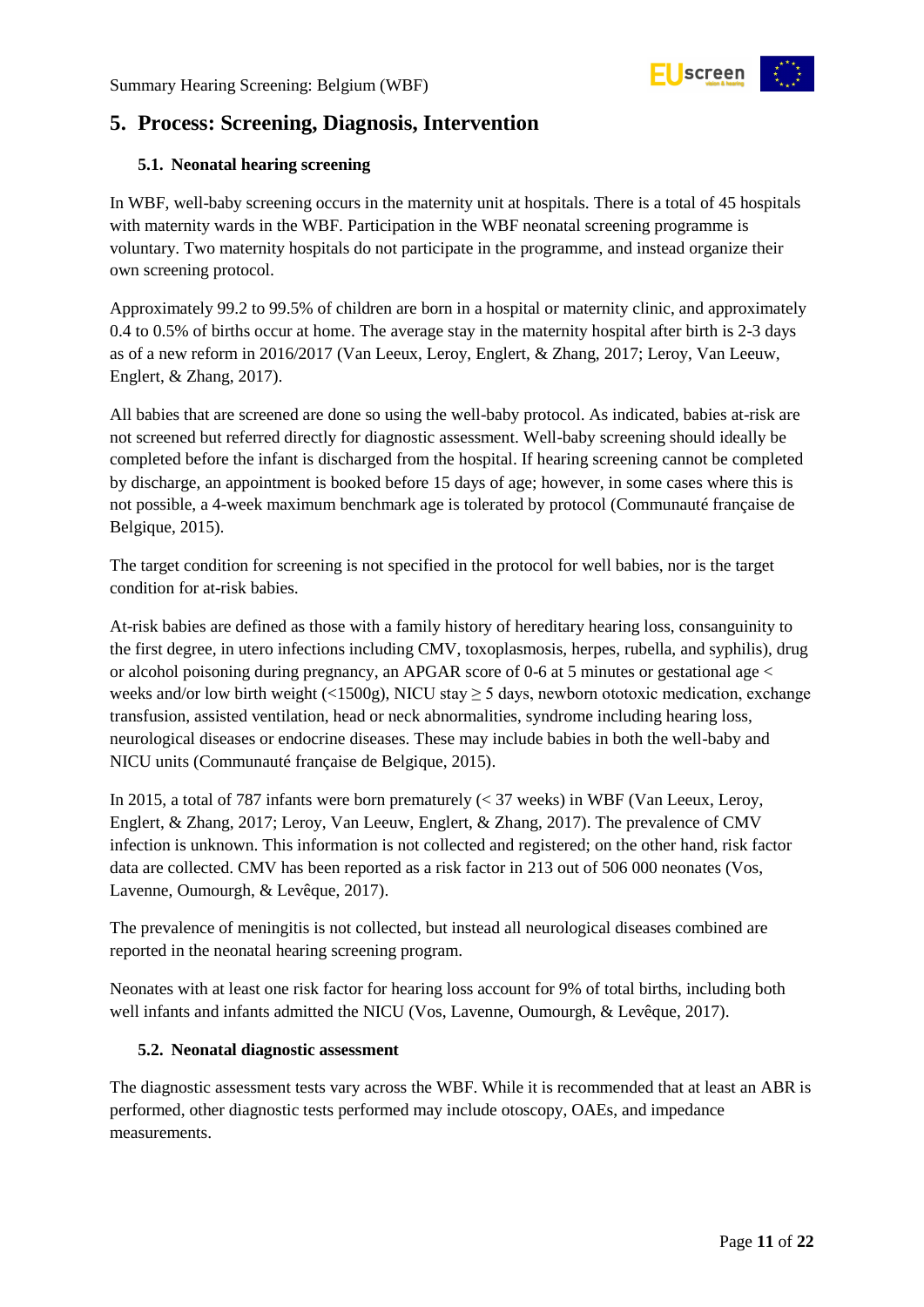

The diagnostic assessment of well-babies should be performed within 15 days from hearing screening referral (Communauté française de Belgique, 2015). Recall letters are sent by the coordinating agency in cases where infants are lost to follow up after referral or infants who were not screened, or by the hospitals for the 3<sup>rd</sup> recall or in cases where data transmission is performed via paper.

All at-risk babies are referred directly for a diagnostic assessment during their stay in the hospital / maternity ward. The diagnostic test may be performed while the infant is in the hospital or via a scheduled appointment. Medical professionals may phone the parents or send a letter with the scheduled day and time of consultation. The test takes place in the hospital in the NICU or the ENT clinic. This diagnostic test should be completed by 2-8 weeks after birth or by 1-month of age, corrected. (Communauté française de Belgique, 2015).

#### <span id="page-11-0"></span>**5.3. Preschool hearing screening**

Not applicable.

#### <span id="page-11-1"></span>**5.4. Intervention approach**

In WBF, treatment options available include grommets, hearing aids, bone conductive devices, cochlear implants, and more. The age at which children are fitted with hearing aids or cochlear implants are not reported, as this depends on individual trajectory of care and age at which hearing loss is diagnosed (Vos, Senterre, Boutsen, Lagasse, & Levêque, 2018).

Fitting guidelines for hearing aids are not published in guidelines, but international recommendations are followed. WBF criteria for hearing aid fitting depend on the child's hearing loss, personal situation, other disabilities, etc.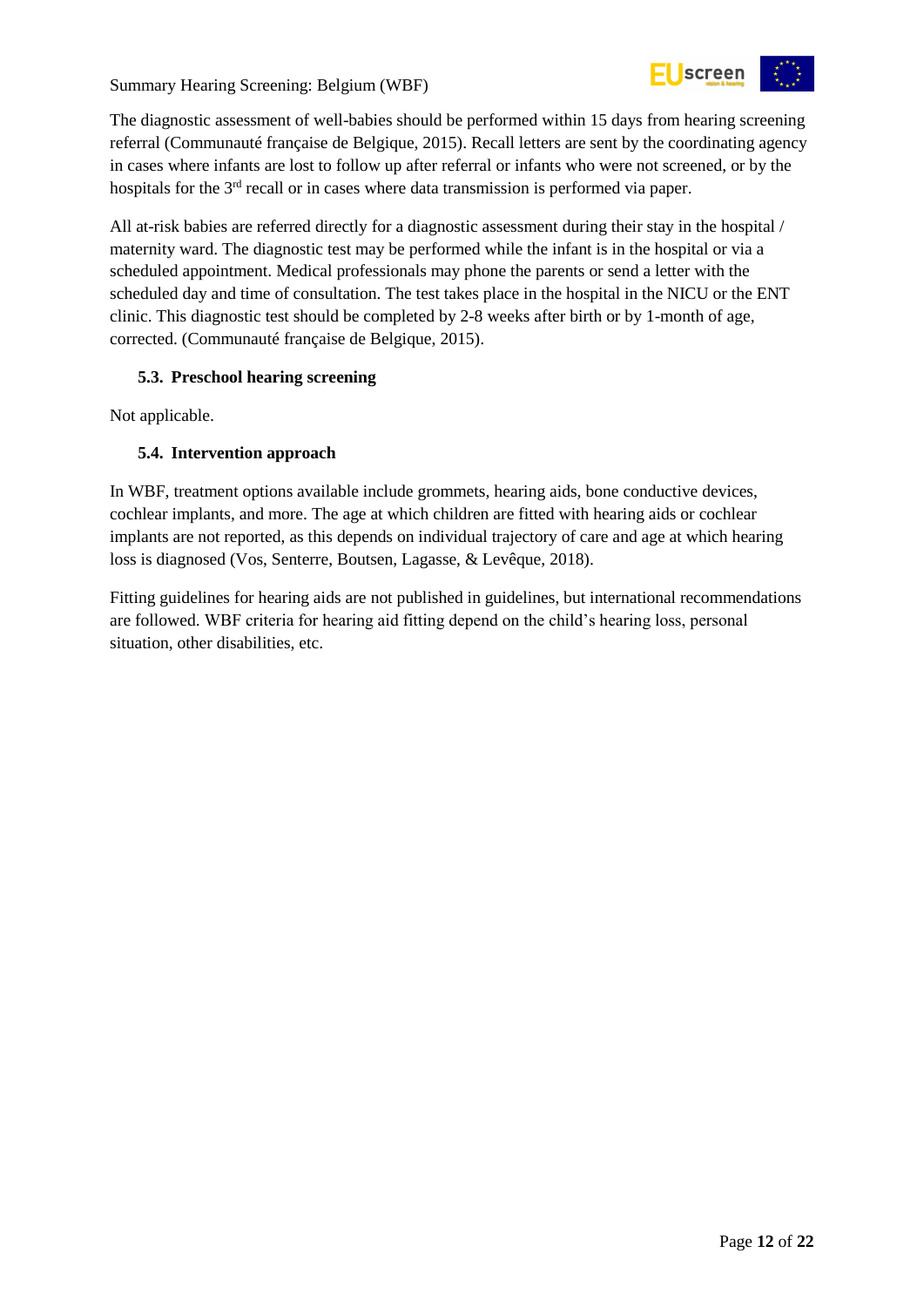

## <span id="page-12-0"></span>**6. Protocols**

Hearing screening protocols are described for neonatal hearing screening (well and at-risk) as well as for preschool hearing screening when applicable.

- The Test performed is the screening technique used
- The Age of the child is indicated in hours, days, months or years
- Referral criteria may be the lack of an OAE response at specified frequencies, a responsewaveform repeatability constant, the absence of an aABR response at a specified intensity, or an absent behavioural response at a specified intensity. Referral criteria may be defined within a protocol or limited based on the device used.
- The Device is the screening device used.
- Unilateral Referrals indicates whether children are referred if only one ear fails screening.
- The Location is where the screening takes place

#### <span id="page-12-1"></span>**6.1. Neonatal hearing screening (well)**

The screening process for well babies is indicated in [Table 1.](#page-12-4) In WBF, a two-step OAE protocol is performed when necessary before discharge. Infants that fail the second OAE at discharge are referred for a diagnostic assessment (Communauté française de Belgique, 2015).

|                  |                                           |                   |               | <b>Unilateral</b> |                    |
|------------------|-------------------------------------------|-------------------|---------------|-------------------|--------------------|
| <b>Test</b>      | Age                                       | Referral criteria | <b>Device</b> | Referrals?        | Location           |
| OAE1             | $24-72$ hours                             | 8x peaks of       | Accuscreen*   | Yes               | Maternity hospital |
| OAE <sub>2</sub> | $+1$ day after OAE1<br>(before discharge) | alternating-signs |               | Yes               | Maternity hospital |

<span id="page-12-4"></span>**Table 1**: Screening process for well babies in Belgium (WBF).

\*While the Accuscreen device by Madsen is widely used across WBF, some hospitals use the EchoScreen by Natus, which has a bimodial statistical algorithm, or Echocheck by Otodynamics.

#### <span id="page-12-2"></span>**6.2. Neonatal hearing screening (at-risk)**

All infants considered at risk are referred directly for audiological diagnostic assessment.

#### <span id="page-12-3"></span>**6.3. Preschool hearing screening**

Not applicable.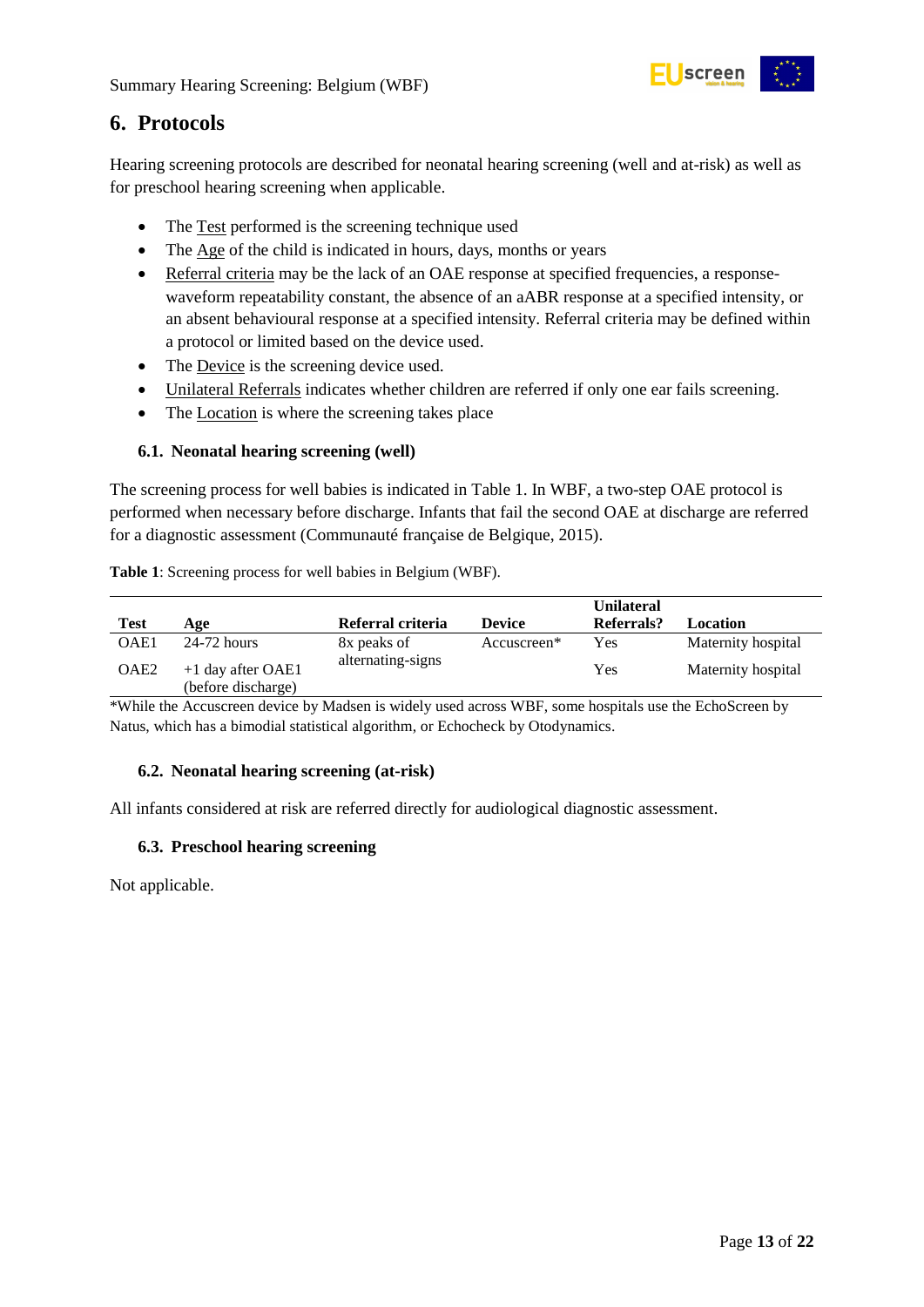

### <span id="page-13-0"></span>**7. Professionals**

#### <span id="page-13-1"></span>**7.1. Neonatal hearing screening (well)**

Screening is performed by midwives or nurses. Sometimes screening is performed by audiologists, speech therapists, or assistant nurses. There is no formal training for screening staff or accreditation required.

A non-mandatory half- to full-day session is held once every 3-5 years to discuss elements of hearing screening, including the programme, operation, results, risk factors, etc; however, this session is not intended for training on the use and operation of screening equipment (Communauté française de Belgique, 2015).

#### <span id="page-13-2"></span>**7.2. Neonatal hearing screening (at-risk)**

Screening is not performed. Audiologists or specialized nurses perform the diagnostic test bilaterally. As a legal requirement, the test results must be analyzed by an ENT or neurophysiologist.

#### <span id="page-13-3"></span>**7.3. Preschool hearing screening**

Not applicable.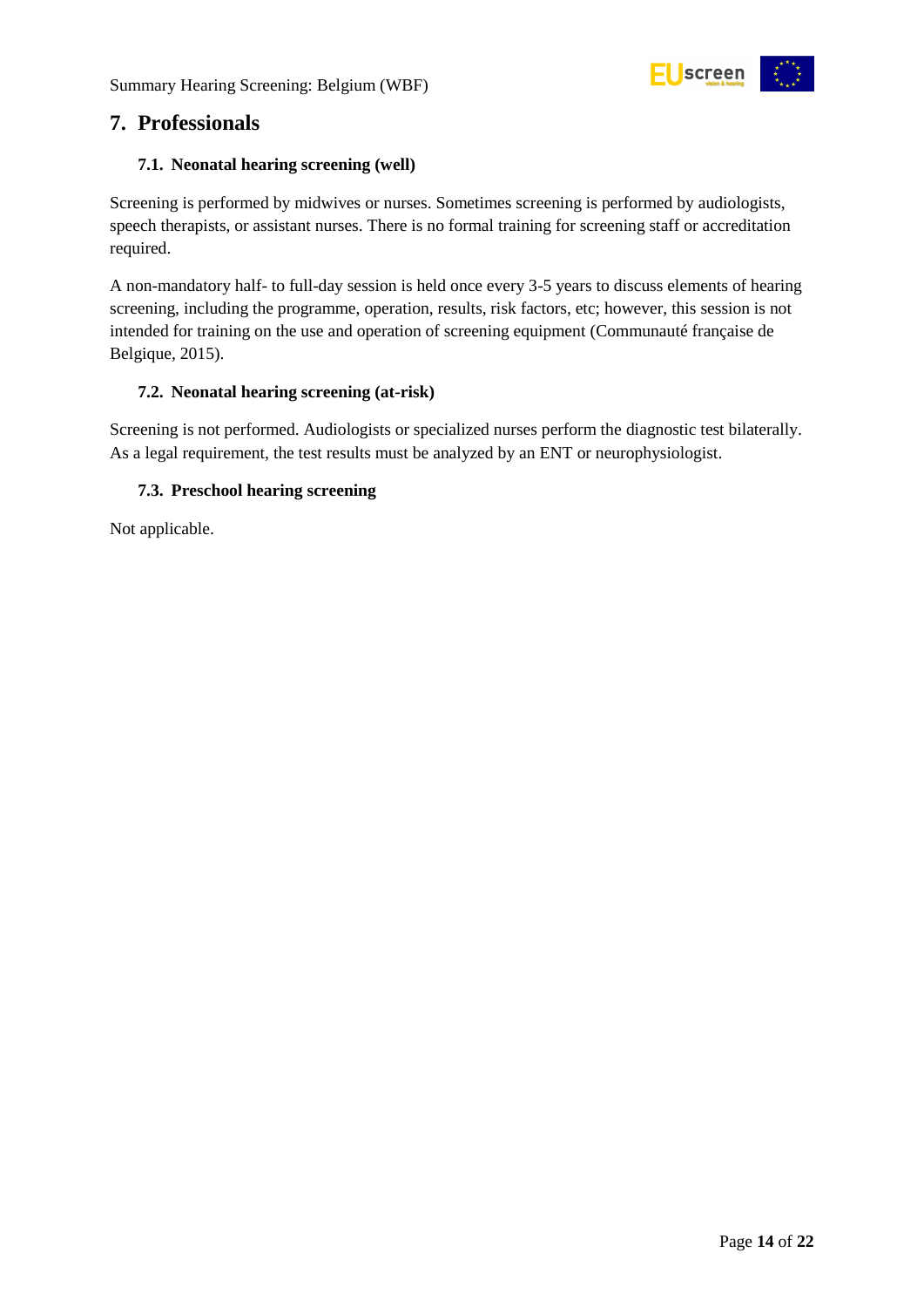

## <span id="page-14-0"></span>**8. Results: Neonatal Hearing Screening**

#### <span id="page-14-1"></span>**8.1. Coverage and attendance rates**

In WBF, coverage rate is defined as the percentage of eligible well infants that receive the first screening test. Eligible infants do not include infants whose parents choose to be screened elsewhere such as within the Flemish newborn screening programme or parents that refuse screening. In many cases, infants may be born in WBF but are covered within the Flemish programme.

The coverage rate for neonatal hearing screening for well babies was 95% in 2016. It is reported that 0.2% of parents refused the first screening step in 2016 (Vos, Lavenne, Oumourgh, & Levêque, 2017); therefore, the calculated coverage rate for the first screening step (including refusals) would equal 94.7%.

Attendance rate is defined as the number of infants screened out of the number that are offered screening. The number of infants that *missed being offered* screening is not specified, and therefore attendance rate for the first screening step is not known. Attendance rate for the second step of screening is reported from 2016, whereby 87.4% of well infants who were referred from the first screening step attended the second step of screening (Vos, Lavenne, Oumourgh, & Levêque, 2017).

#### <span id="page-14-2"></span>**8.2. Referral rates**

Referral rates for each step of the 2-step OAE screening for well babies are indicated in [Table 2.](#page-14-5) Note that the referral rates for each step assume 100% attendance. Actual attendance rates for each step are presented in section 8.1 (above).

<span id="page-14-5"></span>**Table 2:** Referral rates for each step of the neonatal hearing screening protocol (well babies) in Belgium (WBF) (Vos, Lavenne, Oumourgh, & Levêque, 2017)

| Test | <b>Referral Rate</b> |
|------|----------------------|
| OAE1 | 15.3%                |
| OAF2 | 23.5%                |

Referral rates assume 100% attendance. Rates reflect the number of infants referred out of the number of infants screened at each step.

The total referral rate for well babies from the 2-step screening process to diagnostic evaluation is 3%. This figure, calculated from the total number of infants referred from step 2 out of all infants screened in the step 1, does not account for infants lost between the two steps of the screening process (12.6%).

#### <span id="page-14-3"></span>**8.3. Diagnostic assessment attendance**

Among the referred well-baby newborns, the initial compliance rate to a diagnostic examination was 72.1% in 2016: however, not all infants that attended the initial diagnostic exam received a confirm diagnosis. In fact, 65.9% of infants referred from screening received a final conclusive diagnostic assessment in 2016 (Vos, Lavenne, Oumourgh, & Levêque, 2017).

For at-risk babies, 100% are referred for a diagnostic assessment. The compliance rate for the diagnostic assessment was 91.3% in 2016 (Vos, Lavenne, Oumourgh, & Levêque, 2017).

#### <span id="page-14-4"></span>**8.4. Prevalence / Diagnosis**

Hearing loss prevalence data are collected in the WBF but lack accuracy in the database.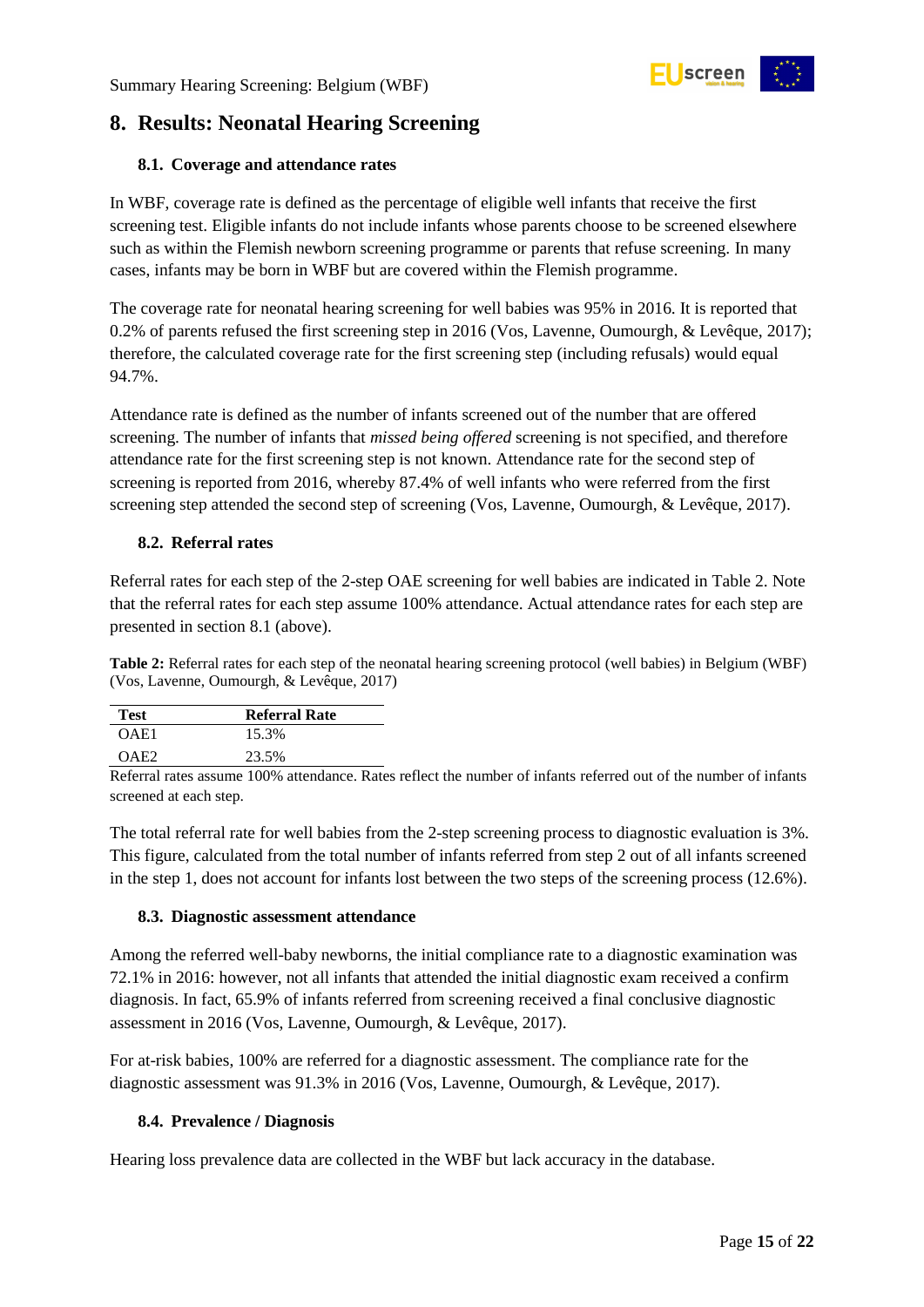

#### <span id="page-15-0"></span>**8.5. Treatment success**

The number of children fit with hearing aids or cochlear implants in WBF after neonatal hearing screening is unmonitored by the WBF neonatal hearing screening programme.

#### <span id="page-15-1"></span>**8.6. Screening evaluation**

It is difficult to accurately evaluate a screening system given overall limitations of hearing loss confirmation. The figures presented are roughly estimated.

The percentage of false negatives (percentage of babies who pass screening out of all who have hearing impairment) is unmonitored. The percentage of false positives (percentage of babies who fail screening out of all those with normal hearing) is roughly estimated to be 2.7%. The positive predictive value of a refer result in one or two ears in well babies is roughly estimated to be 10%.

The sensitivity and specificity of neonatal hearing screening in well babies are not known, given that the number of false negative results are unknown and gold standard hearing loss confirmation is not applied.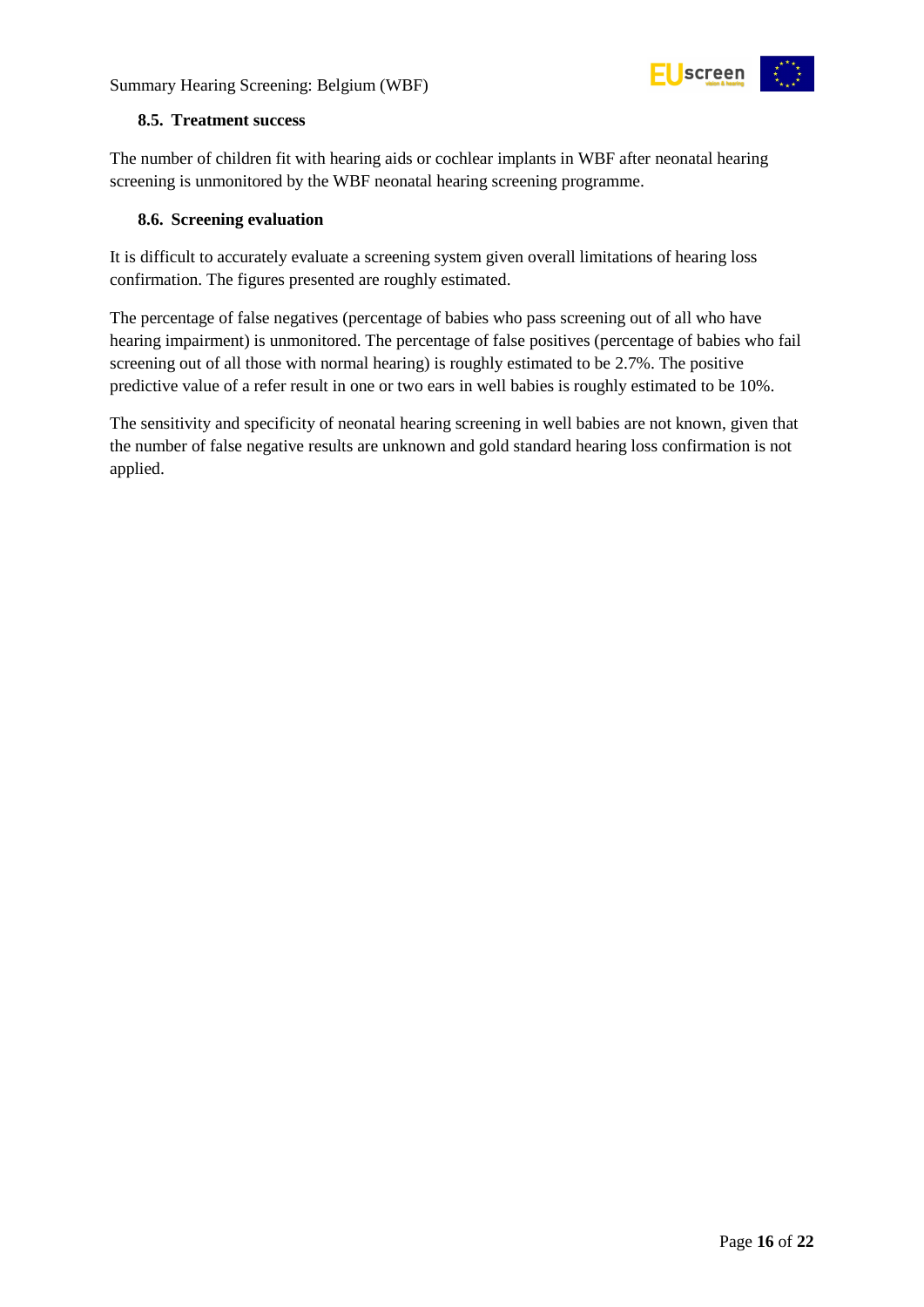

## <span id="page-16-0"></span>**9. Results: Preschool Hearing Screening**

#### <span id="page-16-1"></span>**9.1. Coverage and attendance rates**

Not applicable

#### <span id="page-16-2"></span>**9.2. Referral rates**

Not applicable

#### <span id="page-16-3"></span>**9.3. Diagnostic assessment attendance**

Not applicable

#### <span id="page-16-4"></span>**9.4. Prevalence / Diagnosis**

Not applicable

#### <span id="page-16-5"></span>**9.5. Treatment success**

Not applicable

#### <span id="page-16-6"></span>**9.6. Screening evaluation**

Not applicable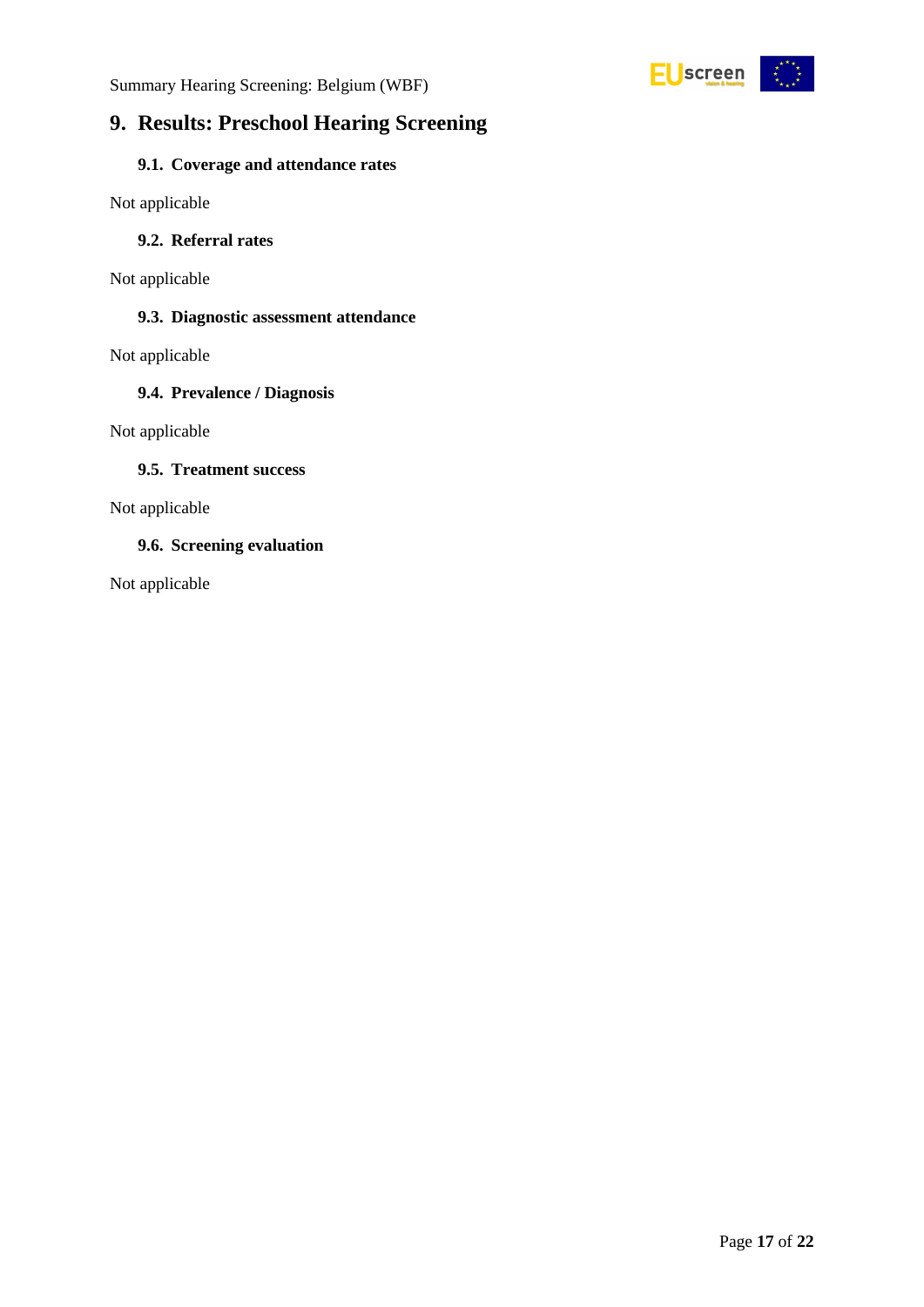

## <span id="page-17-0"></span>**10. Costs: Neonatal Hearing Screening**

Neonatal hearing screening in WBF is not free of charge for parents. There is no financial reward when parents attend hearing screening, nor is there a penalty for those who do not attend hearing screening.

There has not been a cost effectiveness analysis in the WBF.

#### <span id="page-17-1"></span>**10.1. Screening costs**

The total annual budget for neonatal hearing screening is an estimated  $6437000$ . This budget would cover an estimated cost of  $\epsilon$ 150 000 for the coordinating agency, and  $\epsilon$ 37 000 for data collection. The coordinating agency and data collection covers all infants, including those with risk factors. An estimated cost of  $\epsilon$ 250 000 is for the hospitals. Hospitals receive  $\epsilon$ 5 for each child tested from the Mother and Child Agency (Ministry) (Vos, Personal communication, 2018).

A fee is also billed to the parents. The cost to the parents is up to  $\epsilon$ 10, indexed. The 2018 indexed amount is  $£11.50$ . This amount from the parents is transferred directly to the hospitals (Communauté française de Belgique, 2015; Vos, Personal communication, 2018).

#### <span id="page-17-2"></span>**10.2. Equipment costs**

#### (*Information extracted to protect commercially sensitive data*)

The maintenance costs and disposable costs are also covered by the hospitals, and this cost is not known.

#### <span id="page-17-3"></span>**10.3. Staff costs**

In WBF, the monthly salary for a nurse, specialized nurse, midwife, and audiologist ranges from €2220-2500 to €3160-4000 depending on years of experience. The hourly salary for screening professionals range from  $\epsilon$ 13.2-15.5 to  $\epsilon$ 19.2-24.3 depending on the years of experience (La Centrale Générale-FGTB, 2016).

In WBF, nurses and midwives have 4 years of education. Audiologists have 3 years of education and speech therapists have either 3 or 5 years. The annual cost for education in WBF is  $\epsilon$ 5500-7900 per student paid by the region, plus an additional  $\epsilon$ 835 paid by the student, in addition to the costs of books, etc. (€180 per year) (Fédération Wallonie-Bruxelles, 2012).

#### <span id="page-17-4"></span>**10.4. Diagnostic costs**

The cost of diagnostic examination is sourced from the Nomenclature in Belgium (Social and Health Security / Insurance). The cost to parents for a diagnostic assessment is €20.75 for an ENT appointment and  $\epsilon$ 95.65 for a technical exam, with ABR only. These costs may be reimbursable to the parents, depending on their economic status.

#### <span id="page-17-5"></span>**10.5. Amplification costs**

All eligible children with hearing loss are treated.

The costs for the first year of hearing aid intervention, including device and consultation/rehabilitation costs, is unknown, though these costs would vary depending on the device. The costs for CI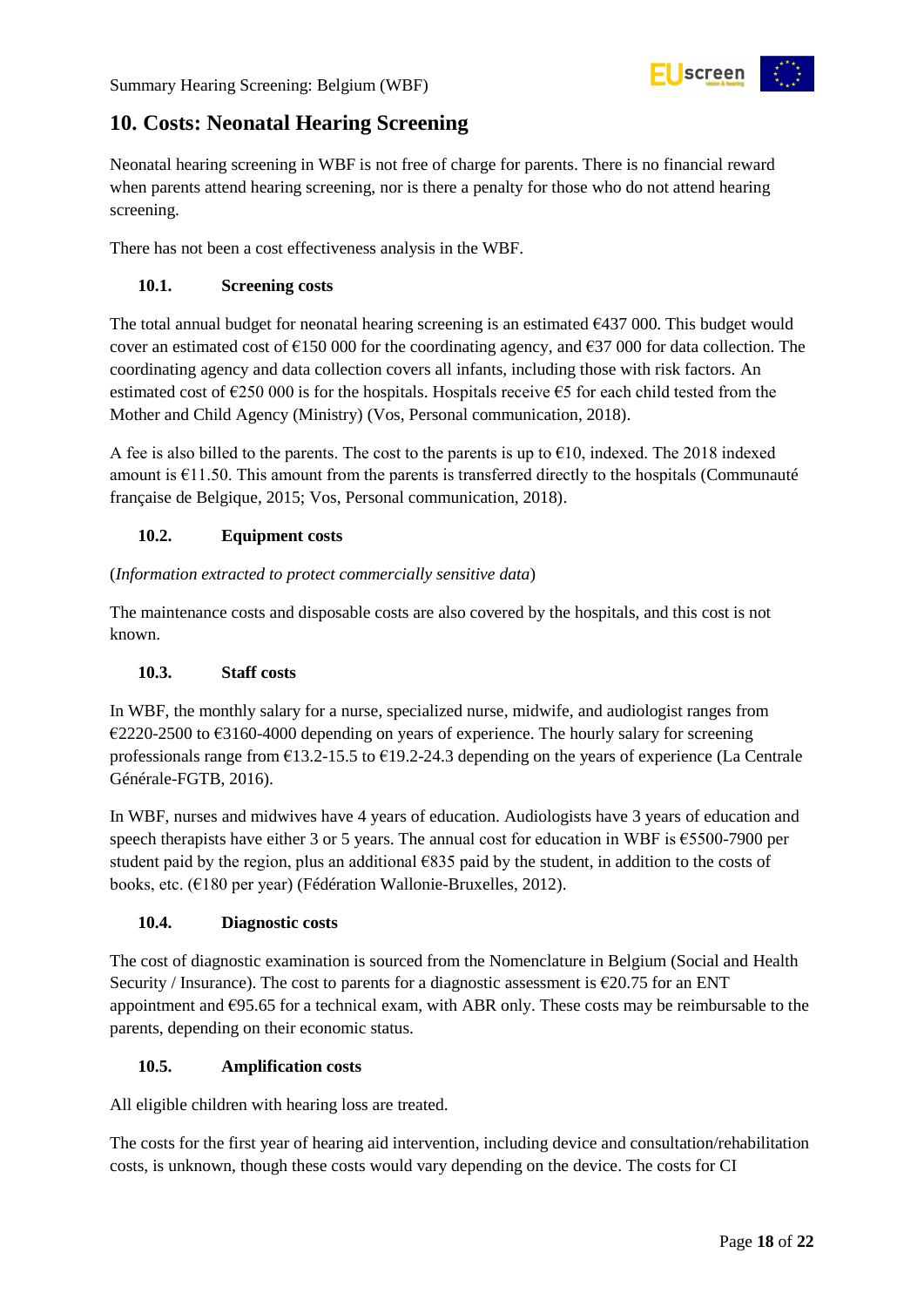

intervention, including device and consultation/rehabilitation costs is unknown, though these costs would vary depending on the device. All costs would be fully reimbursed to the parents.

After the first year of intervention, costs for continued intervention are unknown, and there is no rule of how often devices should be replaced.

#### <span id="page-18-0"></span>**10.6. Social costs**

In WBF, hearing impaired students may attend regular primary school or special schools for deaf children. There is a total of 13 schools for the deaf and hard of hearing in WBF. All 13 schools provide maternal and primary education, and 7 of these schools provide education up to the secondarylevel. Additionally, there are childcare centers for deaf toddlers. [Table 3](#page-18-1) provides details on the age and number of students at each level of education (Fédération Wallonie-Bruxelles, 2018; Fédération Wallonie-Bruxelles, 2015)

| <b>School</b> | <b>Student age (years)</b> | <b>Number of schools</b> | <b>Number of students</b> |
|---------------|----------------------------|--------------------------|---------------------------|
| Maternal      | $3-6$                      |                          | !81                       |
| Primary       | $6-12$                     |                          | 462                       |
| Secondary     | 12-18                      |                          | 383                       |

<span id="page-18-1"></span>**Table 3:** Schools for the deaf and hard of hearing in Belgium (WBF).

Special support or accommodation is provided to deaf children who attend a mainstream primary school. This support is financed by the WBF or by the hearing rehabilitation center, therein financed by the healthcare insurance or social security within the disabled policy / inclusion of disabled people.

In WBF, the cost per student for attendance in a special school for deaf children or for special support in mainstream schools is  $E15 100$  per child. The cost per student without special accommodation in a regular primary school is €4238 (Fédération Wallonie-Bruxelles, 2014).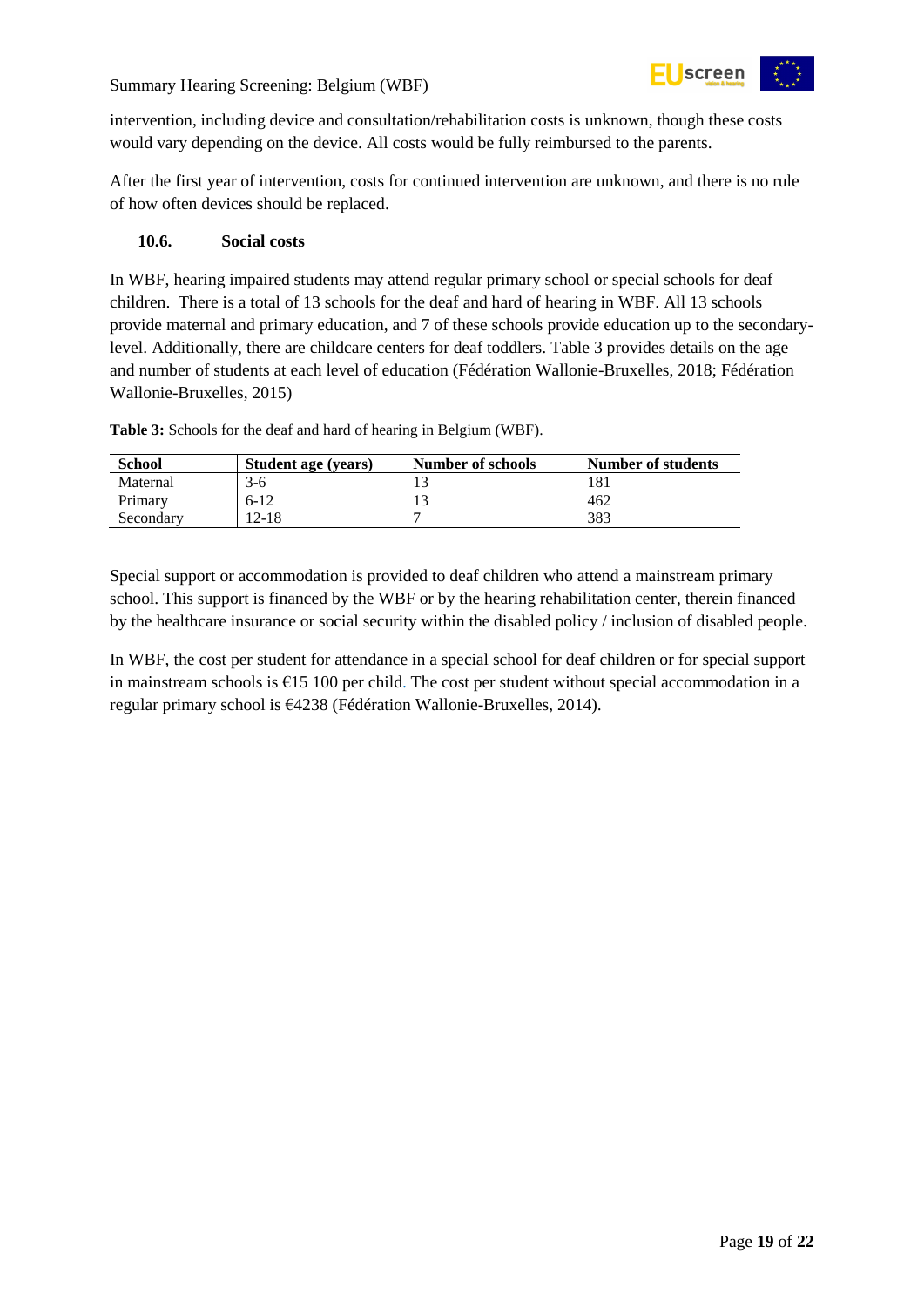

## <span id="page-19-0"></span>**11. Costs: Preschool Hearing Screening**

### <span id="page-19-1"></span>**11.1. Screening costs**

Not applicable.

#### <span id="page-19-2"></span>**11.2. Equipment costs**

Not applicable.

<span id="page-19-3"></span>**11.3. Staff costs**

Not applicable.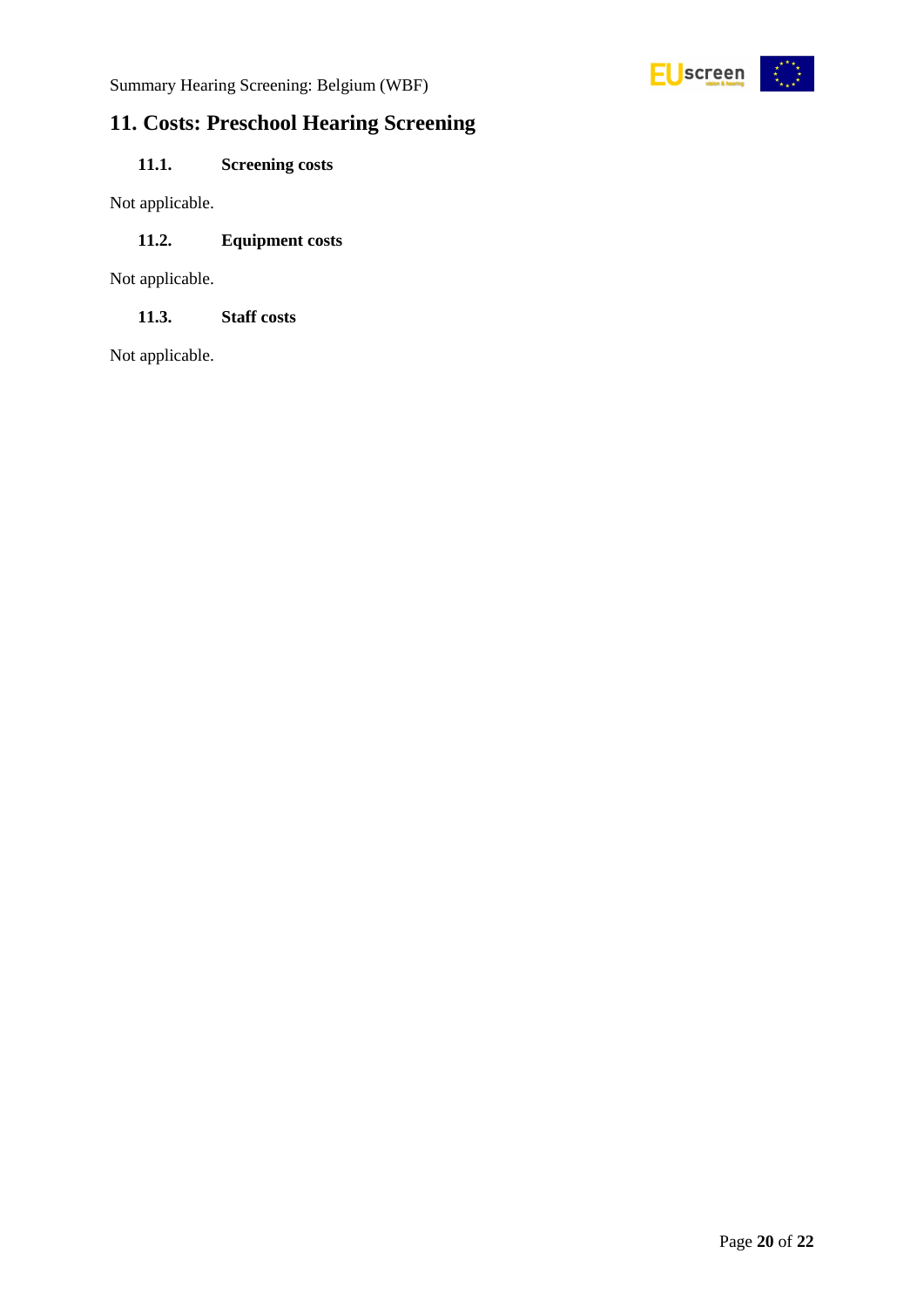

### <span id="page-20-0"></span>**12. References**

- Alexander, S., Blondel, B., Bouvier-Colle, M., Dattani, N., Delnord, M., Gissler, M., . . . Zhang, W. (2010). *European Perinatal Health Report. Health and Care of Pregnant Women and Babies in Europe in 2010.* Retrieved 08 01, 2018, from Euro-Peristat: http://www.europeristat.com/images/doc/EPHR2010\_w\_disclaimer.pdf
- Communauté française de Belgique. (2015). *Arrêté du Gouvernement de la Communauté française du 27 mai 2009 en matière de dépistage néonatal systématique de la surdité en Communauté française.* Centre de documentation administrative. Bruxelles: Secrétariat général.
- Fédération Wallonie-Bruxelles. (2012). *Le cout de la scolarité à charge de la Fédération Wallonie-Bruxelles*. Retrieved 01 11, 2018, from The Portal of Education in the Wallonia-Brussels Federation: enseignement.be/download.php?do\_id=13853
- Fédération Wallonie-Bruxelles. (2014). *Le cout de la scolarité à charge de la Fédération Wallonie-Bruxelles*. Retrieved 01 11, 2018, from Le Portail de L'enseignement en Fédération Wallonie-Bruxelles: www.enseignement.be/download.php?do\_id=12897
- Fédération Wallonie-Bruxelles. (2015). *Publics de l'enseignement spécialisé : types, niveaux et intégration*. Retrieved 01 11, 2018, from Le Portail de L'enseignement en Fédération Wallonie-Bruxelles: www.enseignement.be/download.php?do\_id=12897
- Fédération Wallonie-Bruxelles. (2016). *Geographical Data*. Retrieved 08 01, 2018, from Official Portal of the Wallonia-Brussels Federation: http://www.federation-walloniebruxelles.be/index.php?id=fwb\_gographie\_donnes
- Fédération Wallonie-Bruxelles. (2016). *La Fédération Wallonie-Bruxelles en Chiffres 2016.* Bruxelles: Ministère de la Fédération Wallonie-Bruxelles Secrétariat général – Direction de la Recherche.
- Fédération Wallonie-Bruxelles. (2018). *Annuaire des Établissements D'enseignement Spécialisé*. Retrieved 01 11, 2018, from The Portal of Education in the Wallonia-Brussels Federation: http://www.enseignement.be/index.php?page=26037&act=search&cptr=0&nive=121&geo\_m ots=&geo\_type=0&geo\_prov=&geo\_cp=&geo\_loca=&rese=tous&rech\_avan=1&opt\_type=7 &opt\_form=&opt\_sect=&opt\_clas=#resultats
- La Centrale Générale-FGTB. (2016, June Bruxelles). *Salaires et Conditions de Travail 2015-2016. Secteurs Fédéraux de la Santé CP 330*. (L. C.-F. Werner Van Heetvelde, Editor) Retrieved from http://www.accg.be/sites/default/files/sectors/tools/salaires-et-conditions-de-travail-2015-2016/cp-330\_0.pdf
- Leroy, C., Van Leeuw, V., Englert, Y., & Zhang, W.-H. (2017). *Santé périnatale en Wallonie. Année 2015.* Bruxelles: Centre d'Épidémiologie Périnatale.
- United Nations Statistics Division. (2016). *Demographic Yearbook – 2016.* Department of Economic and Social Affairs. New York: United Nations.
- Van Leeux, V., Leroy, C., Englert, Y., & Zhang, W.-H. (2017). *Santé périnatale en Région bruxelloise. Année 2015.* Bruxelles: Centre d'Épidémiologie Périnatale.